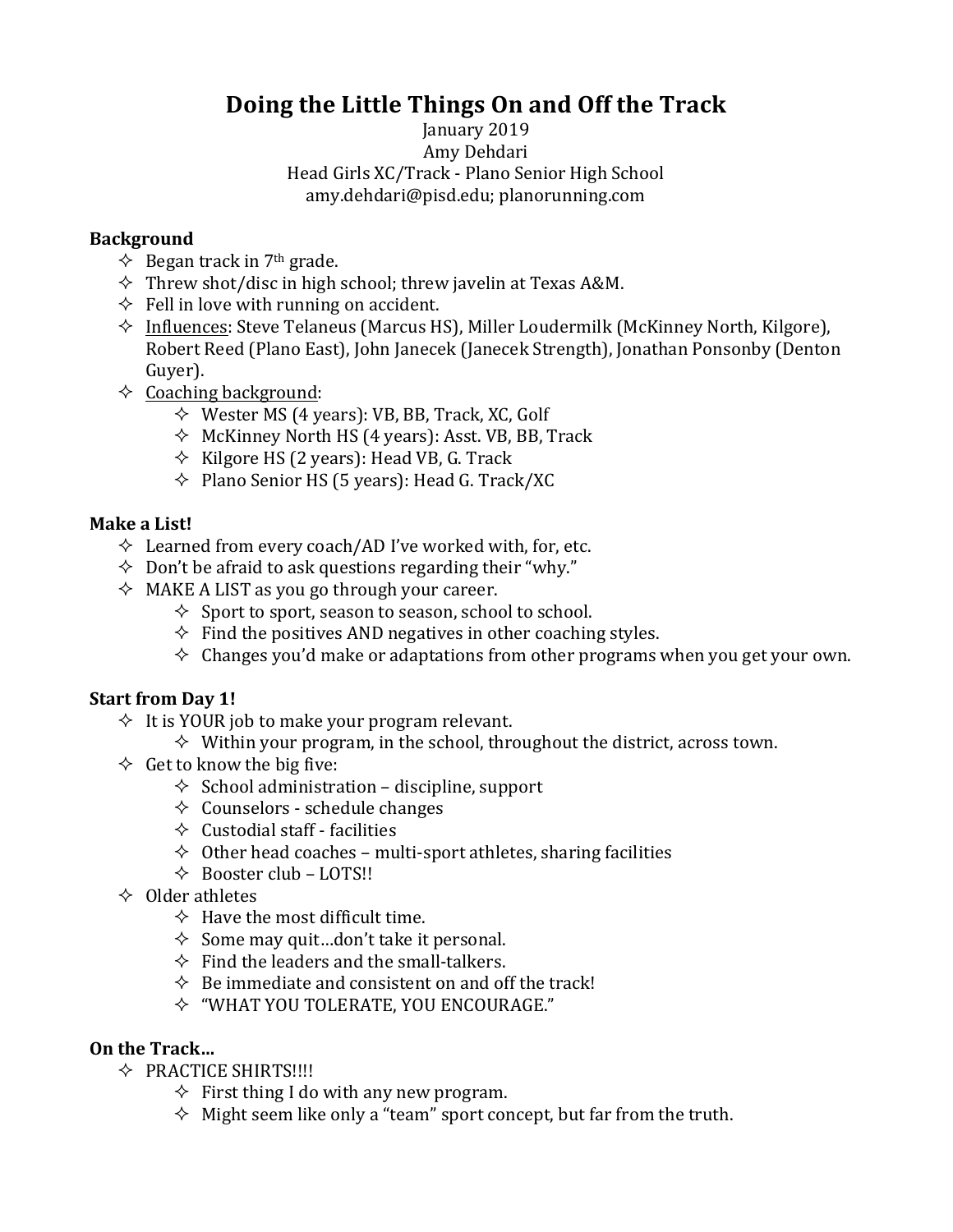- $\Diamond$  One school color, one non-school-non-district-opponent color.
- $\Diamond$  Athletes take pride in representing their team.
- $\Diamond$  Teaches responsibility.
- $\Diamond$  Team captains
	- $\Diamond$  Athletes can get nominated by teammates, fill out application.
	- $\Diamond$  Must be a returning athlete in good standing with the team.
	- $\Diamond$  Team votes vs coaches choice.
	- $\Diamond$  Number of captains depends on size of team ( $\sim$  1:10).
- $\Diamond$  Warm-ups, stretching, cool-down
	- $\Diamond$  Warm up AS A TEAM. Designated rows, organized set-up.
	- $\Diamond$  Team captains are responsible for getting it started.
	- $\Diamond$  Cool down as groups.
- $\Diamond$  Workout groups
	- $\Diamond$  Four main workout groups
		- $\div$  A's 100m, 200m, jumpers
		- $\div$  B's 200m, 400m, hurdlers
		- $\div$  C's 400m, 800m
		- $\div$  D's 1600m, 3200m
	- $\Diamond$  Leaders in each group, responsible for being at the right place at right time, recovery times, cool down.
- $\Diamond$  Cheering
	- $\Diamond$  When your group isn't working, someone else is...cheer them on, acknowledge their work.
- $\Diamond$  Accessories
	- $\Diamond$  Heels, toes, balance for ankle and shin/calf strength.
	- $\Diamond$  At least twice a week.
	- $\Diamond$  Keeps the little things healthy for the long season.
- $\Diamond$  Workout plans
	- $\Diamond$  Workouts planned on Google Doc, each group has a line.
	- $\Diamond$  Week by week plans, color coded (green easy, yellow medium, red hard)
	- $\Diamond$  Shared viewing ability with athletes.
	- $\Diamond$  I believe it helped seeing big picture and knowing how to prepare mentally for the workouts.

## **Off the Track…**

- $\Diamond$  WEIGHT ROOM
	- $\Diamond$  STAND UP FOR YOUR SPORT!!
	- $\Diamond$  Make time for it and it will pay dividends! 2x per week.
	- $\Diamond$  If you don't have the knowledge to make a weight program, find someone who does.
	- $\Diamond$  Group athletes by strength not running group. Do not let them pick!
	- $\Diamond$  Every athlete has weight folder to record weights each session.
	- $\Diamond$  Captains have different color folder.
- $\Diamond$  Classroom
	- $\Diamond$  Standard is >75. Tutoring log, twice a week until grade is above 75.
	- $\Diamond$  Don't want any surprises come grade check time.
	- $\Diamond$  Does not matter if class is UIL exempt (i.e. AP, honors, pre-AP, etc).
	- $\Diamond$  Sit in students class.